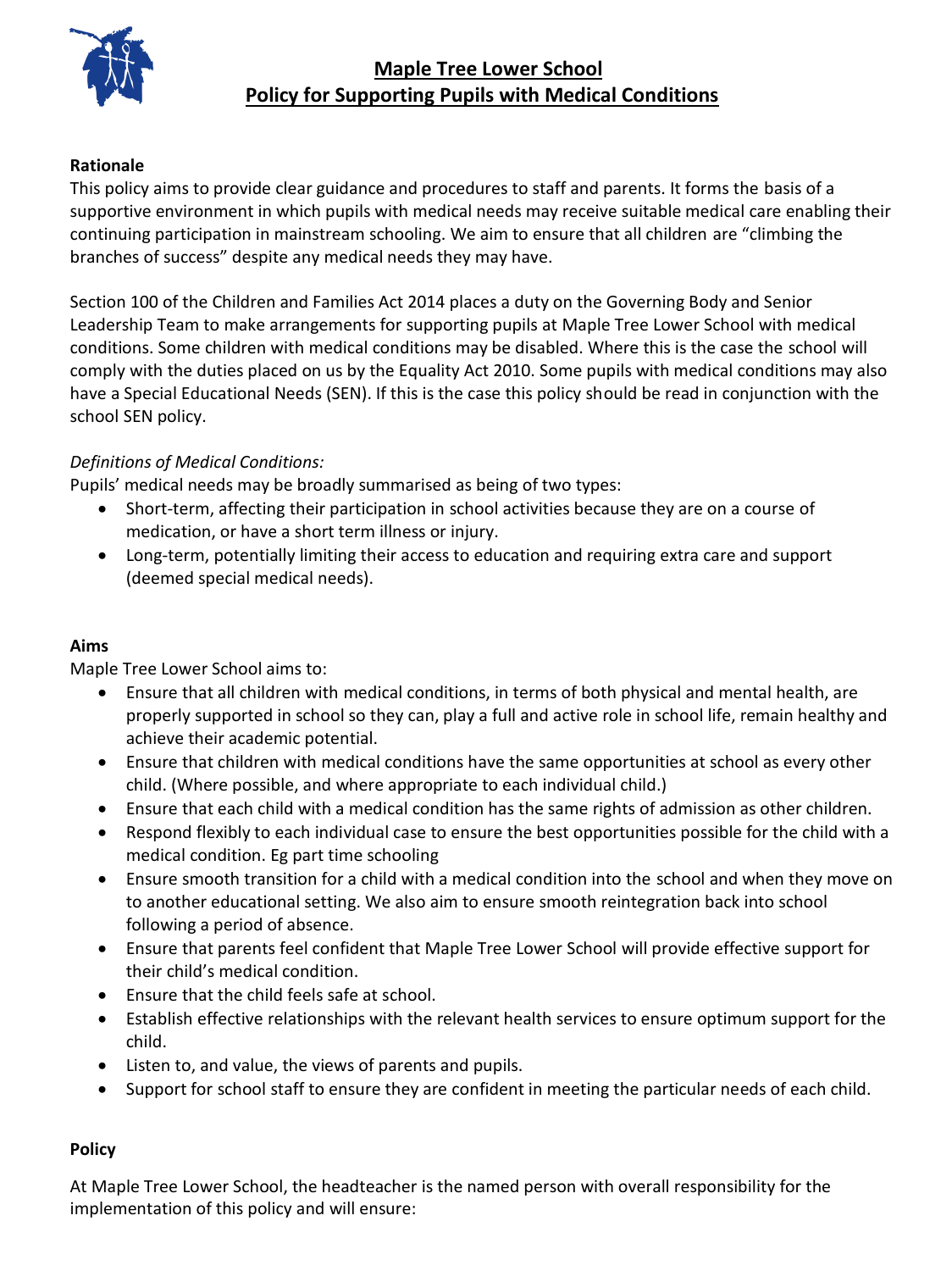- sufficient staff are suitably trained
- all relevant staff are made aware of a child's condition
- cover arrangements in case of staff absence/turnover is always available
- supply teachers are briefed
- risk assessments for visits and activities out of the normal timetable are carried out
- individual healthcare plans are monitored (at least annually)
- transitional arrangements between schools are carried out
- if a child's needs change, the above measures are adjusted accordingly

The Head teacher may choose to delegate these tasks as appropriate to other senior members of staff.

All staff will be expected to show a commitment and awareness of children's medical conditions. All new members of staff will be inducted into the arrangements and guidelines set out in this Policy as part of the induction process outlined in the School Induction Policy.

Maple Tree Lower School will liaise with any appropriate professional to ensure appropriate care is in place for the child. These professionals will include the school nurse, GP, Paediatrician, and local specialist health teams such as the diabetes team.

Where children are joining Maple Tree Lower School at the start of a new academic year, these arrangements should be in place for the start of term. Where a child joins mid-term or a new diagnosis is given, arrangements should be in place as soon as possible, ideally within two weeks.

The school will make sure that no child with a medical condition is denied admission or prevented from attending the school because arrangements for their medical condition have not been made. However, in line with our Safeguarding duties, we will ensure that pupils' health is not put at unnecessary risk from, for example infectious diseases. We will therefore not accept a child in school at times where it would be detrimental to the health of that child or others.

The school does not have to wait for a formal diagnosis before providing support to pupils. In cases where a pupil's medical condition is unclear, or where there is a difference of opinion, judgements will be needed about what support to provide based on the available evidence. This would normally involve some form of medical evidence and consultation with Parents/Carers. Following the discussions, with all involved, an Individual Health Care Plan will be written following advice from the school health team if necessary.

Where a child has an Individual Health Care Plan, this should clearly define what constitutes an emergency and explain what to do, including ensuring that all relevant staff are aware of emergency symptoms and procedures. Other pupils in the school should know what to do in general terms, such as informing a teacher immediately if they think help is needed. If a child (regardless of whether they have an Individual Health Care Plan) needs to be taken to hospital, staff should stay with the child until the Parent/Carer arrives, or accompany a child taken to hospital by ambulance.

#### **Individual Health Care Plans (IHPs)**

Individual Health Care Plans will be written and reviewed by Mrs Cath Bainbridge, in conjunction with health care professionals and the child's parents, but it will be the responsibility of all members of staff supporting the individual children to ensure that the Plan is followed. The child's class teacher will be responsible for their development and ensuring that they and their medical conditions are supported at school.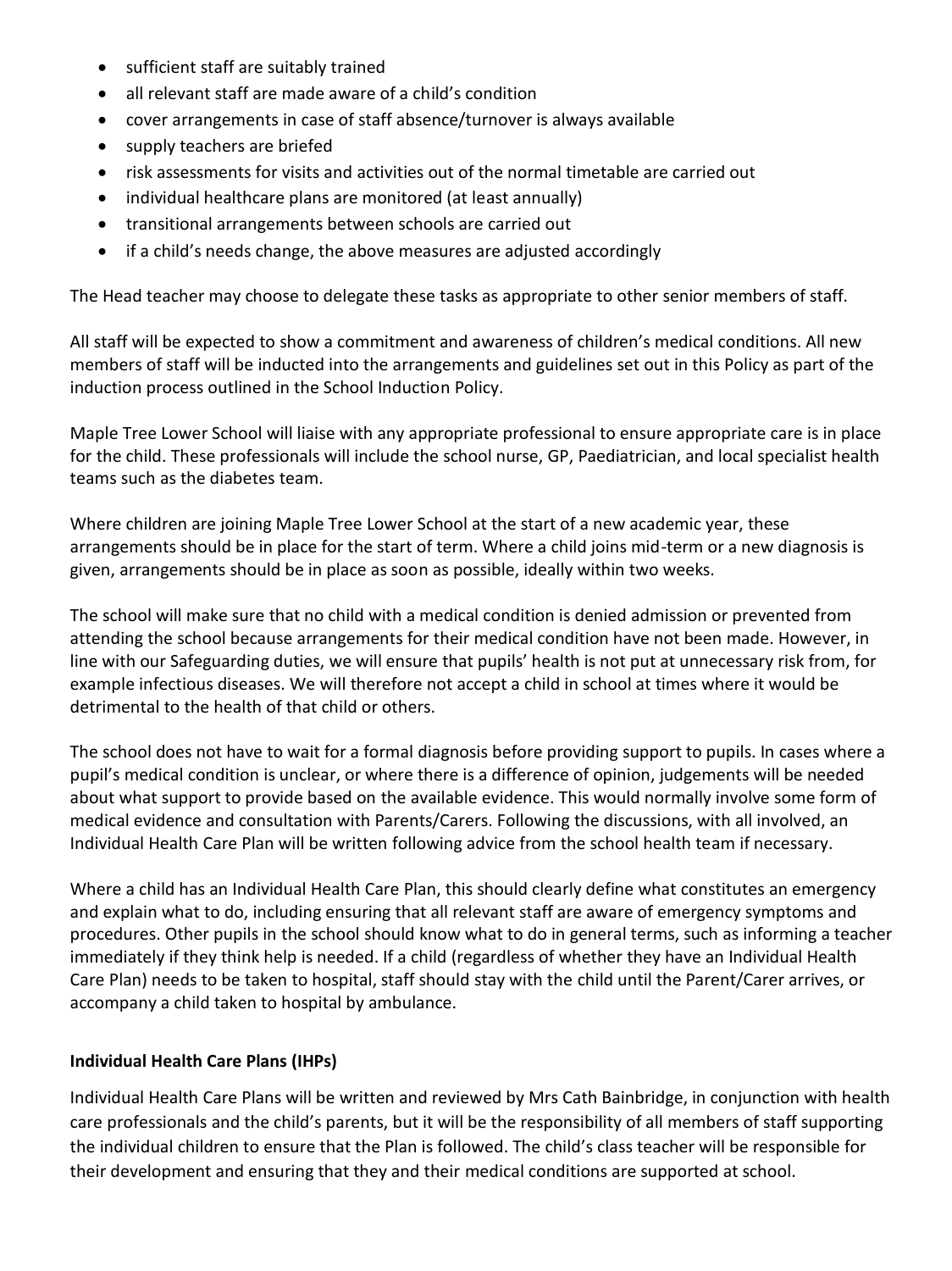Individual Healthcare Plans will help to ensure that the school effectively supports pupils with medical conditions. They will provide clarity about what needs to be done, when and by whom. They will often be essential, such as in cases where conditions fluctuate or where there is a high risk that emergency intervention will be needed. They are likely to be helpful in the majority of other cases too, especially where medical conditions are long-term and complex. However, not all children will require one. The school, health care professional and Parents/Carers should agree, based on evidence when a Health Care Plan would be inappropriate or disproportionate.

Individual Health Care Plans will be easily accessible to all who need to refer to them, while preserving confidentiality. Plans will capture the key information and actions that are required to support the child effectively. The level of detail within plans will depend on the complexity of the child's condition and the degree of support needed. This is important because different children with the same health condition may require very different support. Where a child has Special Educational Needs but does not have a statement or Education Health & Care Plan (EHC) plan, their SEN should be mentioned in their Individual Health Care Plan.

Individual Health Care Plans, (and their review), may be initiated, in consultation with the Parent/Carer, by a member of school staff or a healthcare professional involved in providing care to the child. The Individual Health Care Plan must be completed by the Lead Professional (Mrs Bainbridge) with support from Parents/Carers, and a relevant healthcare professional, e.g. school, specialist or children's community nurse, who can best advise on the particular needs of the child. Pupils should also be involved whenever appropriate. The responsibility for ensuring it is finalised and implemented rests with the school.

The school will ensure that Individual Health Care Plans are reviewed at least annually or earlier if evidence is presented that the child's needs have changed. They will be developed and reviewed with the child's best interests in mind and ensure that the school assesses and manages risks to the child's education, health and social wellbeing and minimises disruption.

The Individual Health Care Plan will contain the following information:

- the medical condition, its triggers, signs, symptoms and treatments;
- the pupil's resulting needs, including medication (dose, side-effects and storage) and other treatments, time, facilities, equipment, testing, access to food and drink where this is used to manage their condition, dietary requirements and environmental issues e.g. crowded/noisy conditions, travel time between lessons;
- specific support for the pupil's educational, social and emotional needs for example, how absences will be managed, requirements for extra time to complete tests, use of rest periods, additional support in catching up with lessons or counselling sessions;
- the level of support needed, (some children will be able to take responsibility for their own health needs), including in emergencies. If a child is self-managing their medication, this should be clearly stated with appropriate arrangements for monitoring;
- who will provide this support, their training needs, expectations of their role and confirmation of proficiency to provide support for the child's medical condition from a healthcare professional; and cover arrangements for when they are unavailable;
- who in the school needs to be aware of the child's condition and the support required;

## **Roles and Responsibilities**

Supporting a child with a medical condition during school hours is not the sole responsibility of one person. The school will work collaboratively with any relevant person or agency to provide effective support for the child.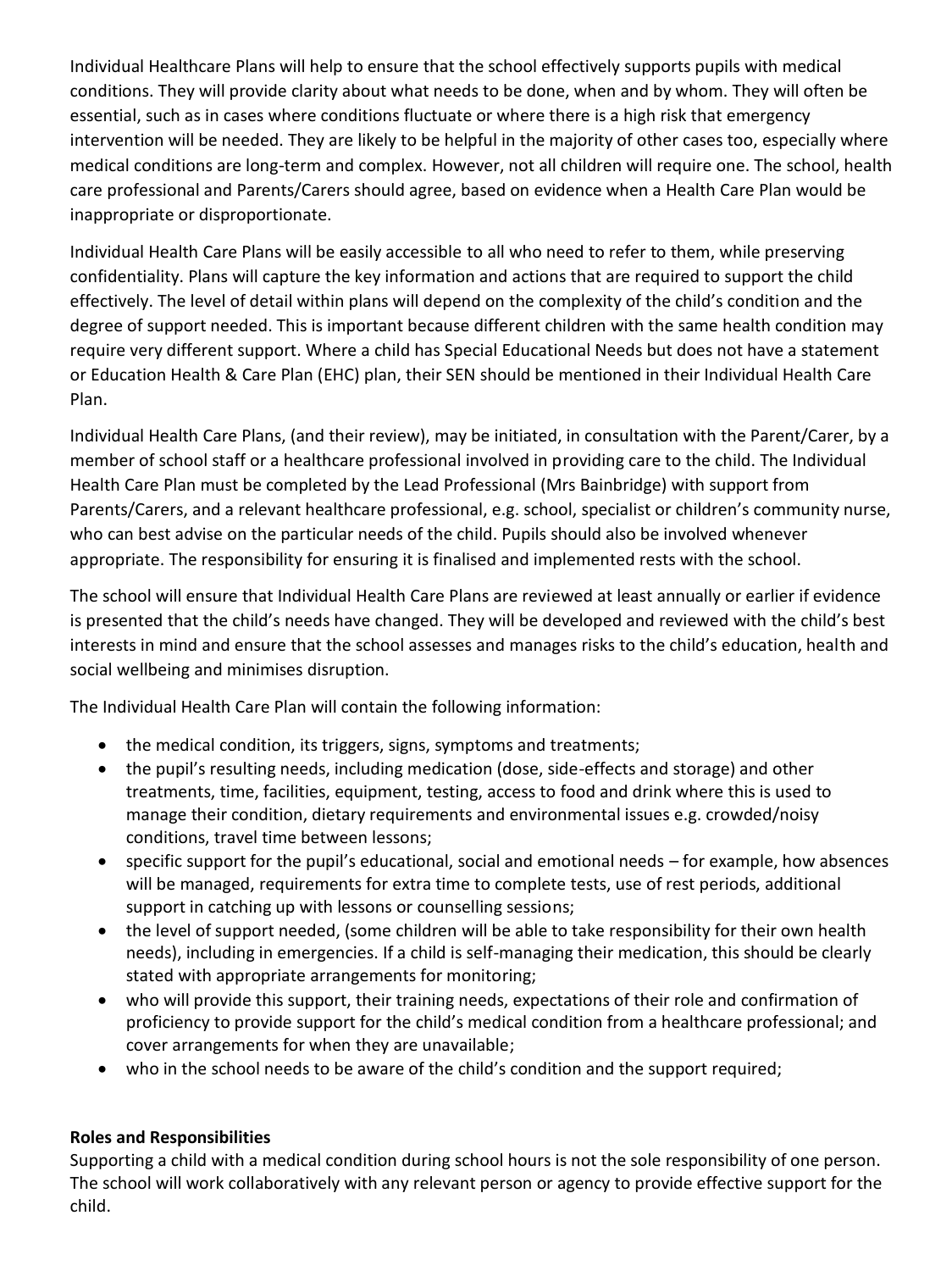### *The Governing Body*

- must make arrangements to support pupils with medical conditions and ensure this policy is developed and implemented
- must ensure sufficient staff receive suitable training and are competent to support children with medical conditions
- must ensure the appropriate level of insurance is in place and appropriately reflects the level of risk

### *The Head Teacher*

- should ensure all staff are aware of this policy and understand their role in its implementation
- should ensure all staff who need to know are informed of a child's condition
- should ensure sufficient numbers of staff are trained to implement the policy and deliver IHPs, including in emergency and contingency situations, and they are appropriately insured
- is responsible for the development of IHPs
- should contact the school nursing service in the case of any child with a medical condition who has not been brought to the attention of the school nurse

#### *School Staff*

- any staff member may be asked to provide support to pupils with medical conditions, including the administering of medicines, although they cannot be required to do so
- should receive sufficient and suitable training and achieve the necessary level of competency before taking on the responsibility of supporting children with medical conditions
- any staff member should know what to do and respond accordingly when they become aware that a pupil with a medical condition needs help

### *School Nurses*

- are responsible for notifying the school when a child has been identified as having a medical condition which will require support in school
- may support staff on implementing a child's IHP and provide advice and liaison

### *Other healthcare professionals*

- should notify the school nurse when a child has been identified as having a medical condition that will require support at school
- may provide advice on developing healthcare plans
- specialist local teams may be able to provide support and training for particular conditions (eg. Asthma, diabetes)

#### *Pupils*

 should, wherever possible, be fully involved in discussions about their medical support needs and contribute to, and comply with, their IHP

#### *Parents*

- must provide the school with sufficient and up-to-date information about their child's medical needs
- are the key partners and should be involved in the development and review of their child's IHP
- should carry out any action they have agreed to as part of the IHP implementation

#### **Managing Medicines in School**

Where it is necessary for a child to receive medication in school whether this is for a short or long term period the following points will be taken into consideration to ensure that the correct policy and procedures are followed: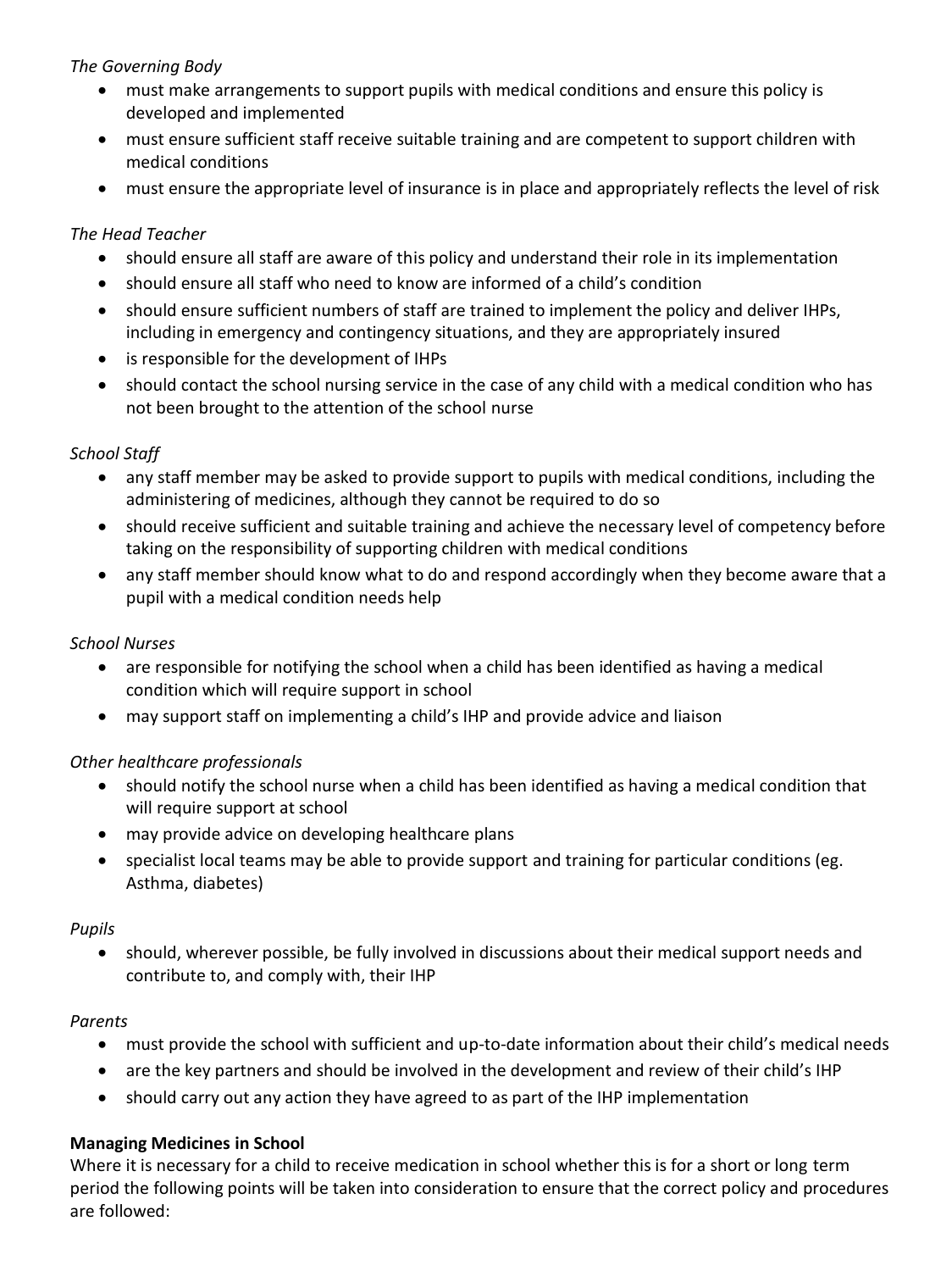- medicines should only be administered at school when it would be detrimental to a child's health or school attendance not to do so.
- no child under 16 should be given prescription or non-prescription medicines without their parent's written consent. The Governors at Maple Tree Lower School have agreed that only prescribed medications will be administered.
- a child under 16 should never be given medicine containing aspirin unless prescribed by a doctor.
- medication, eg for pain relief unless prescribed will not be administered in school.
- where clinically possible, medicines should be prescribed in dose frequencies which enable them to be taken outside school hours
- school will only accept prescribed medicines that are in-date, labelled, provided in the original container as dispensed by a pharmacist and include instructions for administration, dosage and storage. The exception to this is insulin which must still be in date, but will generally be available to schools inside an insulin pen or a pump, rather than in its original container.
- parents will have the right to make arrangements to come into school to administer medicine to their own child should they choose to do so.
- all medicines should be stored safely this will either be in the staff room fridge if required to be kept cold or in a locked non-movable cabinet in the medical room. Children will have access to their own medication under the supervision of an adult in school. Medicines and devices such as asthma inhalers, blood glucose testing meters and adrenaline pens should be always readily available for children and not locked away. When children are taken out of school for trips or events, their medication needs must be considered and suitable arrangements made to make these available.
- where a child who has been prescribed a controlled drug monitoring arrangements may be necessary. School will keep controlled drugs that have been prescribed for a pupil securely stored in a non-portable container and only named staff will have access. Controlled drugs should be easily accessible in an emergency. A record should be kept of any doses used and the amount of the controlled drug held in school
- school staff may administer a controlled drug to the child for whom it has been prescribed. Staff administering medicines should do so in accordance with the prescriber's instructions. School will keep a record of all medicines administered to individual children, stating what, how and how much was administered, when and by whom. Any side effects of the medication to be administered at school should be noted
- when no longer required, medicines should be returned to the parent to arrange for safe disposal. Sharps boxes should always be used for the disposal of needles and other sharps

### **Unacceptable Practice**

Although school staff should use their discretion and judge each case on its merits with reference to the child's Individual Health Care Plan, it is not generally acceptable practice to:

- preventing children from easily accessing their medication and administering it when and where necessary
- assuming children with the same condition require the same treatment
- ignoring the views of the child, their parents; ignoring medical advice or opinion
- sending children with medical conditions home frequently or prevent them from staying for normal school activities (unless specified in IHP)
- penalizing children for their attendance record if their absences are related to their medical condition that is recognized under this policy
- preventing children from drinking, eating or taking toilet breaks whenever they need to in order to manage their medical condition effectively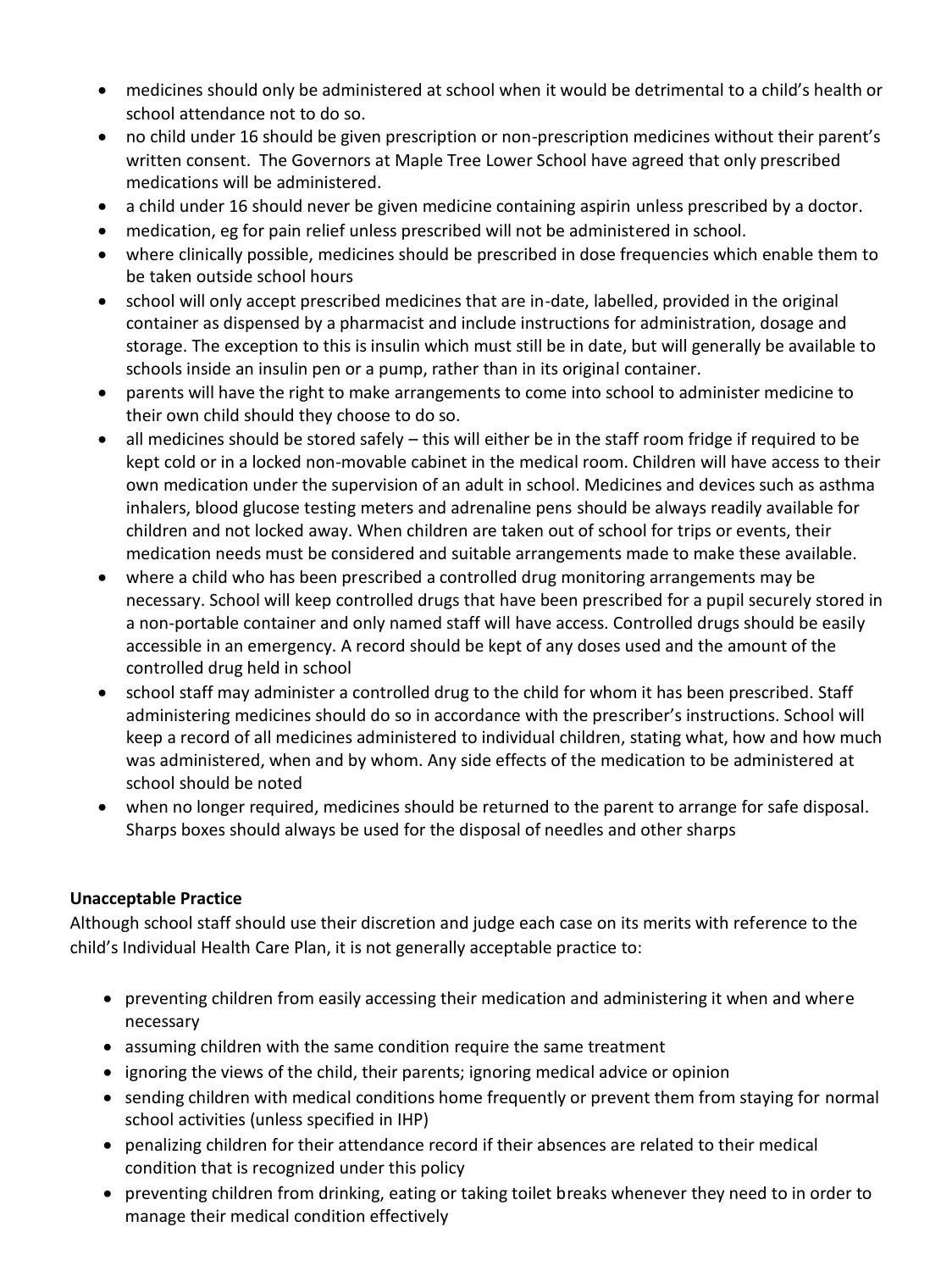- to require parents to attend school to administer medication or provide medical support to their child, including toileting issues (no parent should have to give up working because the school is failing to support their child's medical needs)
- preventing children from participating, or create unnecessary barriers to children participating in any aspect of school life, including school trips (such as requiring parents to accompany the child)

### **Administration**

- The label on the medicine container should be checked against the school medicine record. Any discrepancy should be queried with the parent before administering a medicine. **Parents should confirm any changes of dose and the reason for it in writing.**
- For liquid medicines make sure a 5ml medicine spoon or an oral dose dispenser (for quantities less than 5 ml) together with instructions has been sent in by the parent:-
- Confirm the identity of the pupil.
- Check the school medicine record to see if the medicine is being given at the right time e.g. midday, before or after food etc, and has not already been given by another member of staff.
- Check the name of the medicine on the container against the name on the school record.
- Check the dose, e.g. 1 or 2 tablets, 5 or 10 mls, 1 or 2 puffs.
- Measure the dose, without handling the medicine. If it is a liquid, shake the bottle before measuring and pour away from the label. If it is a soluble or dispersible tablet, add to half a glass of water and wait for it to dissolve or disperse.
- Give the medicine to the pupil and watch him/her take it. Always give the pupil a glass of water to "wash" the medicine into the stomach.
- Wash the spoon or oral dose dispenser if used.
- Return the medicine and spoon etc to the appropriate storage area.

### **Record Keeping**

- Parents must give written permission for school staff to administer medicines.
- The administration of medicines will be recorded and signed by staff.

### **Emergency Procedures**

- Where a child has an individual healthcare plan, this should clearly define what constitutes an emergency and explain what to do, including ensuring that all relevant staff are aware of emergency symptoms and procedures. Other pupils in the school should know what to do in general terms, such as informing a teacher immediately if they think help is needed.
- If a child needs to be taken to hospital, staff should stay with the child until the parent arrives, or accompany a child taken to hospital by ambulance.
- In the case of an emergency staff will make a decision as to the severity of the incident. In cases of concern, an initial contact with the parent may be made to make a mutual decision.

### **Day Trips, residential and sporting activities**

All children should have the opportunity to participate in such events and any medical needs must not prevent them from doing so. Arrangements should be suitably flexible for everyone to join in according to their own abilities and with any reasonable adjustments. Where required, risk assessments will be carried out to ensure that events are planned and adapted to suit. For some children this may require consultation with the parents or carers.